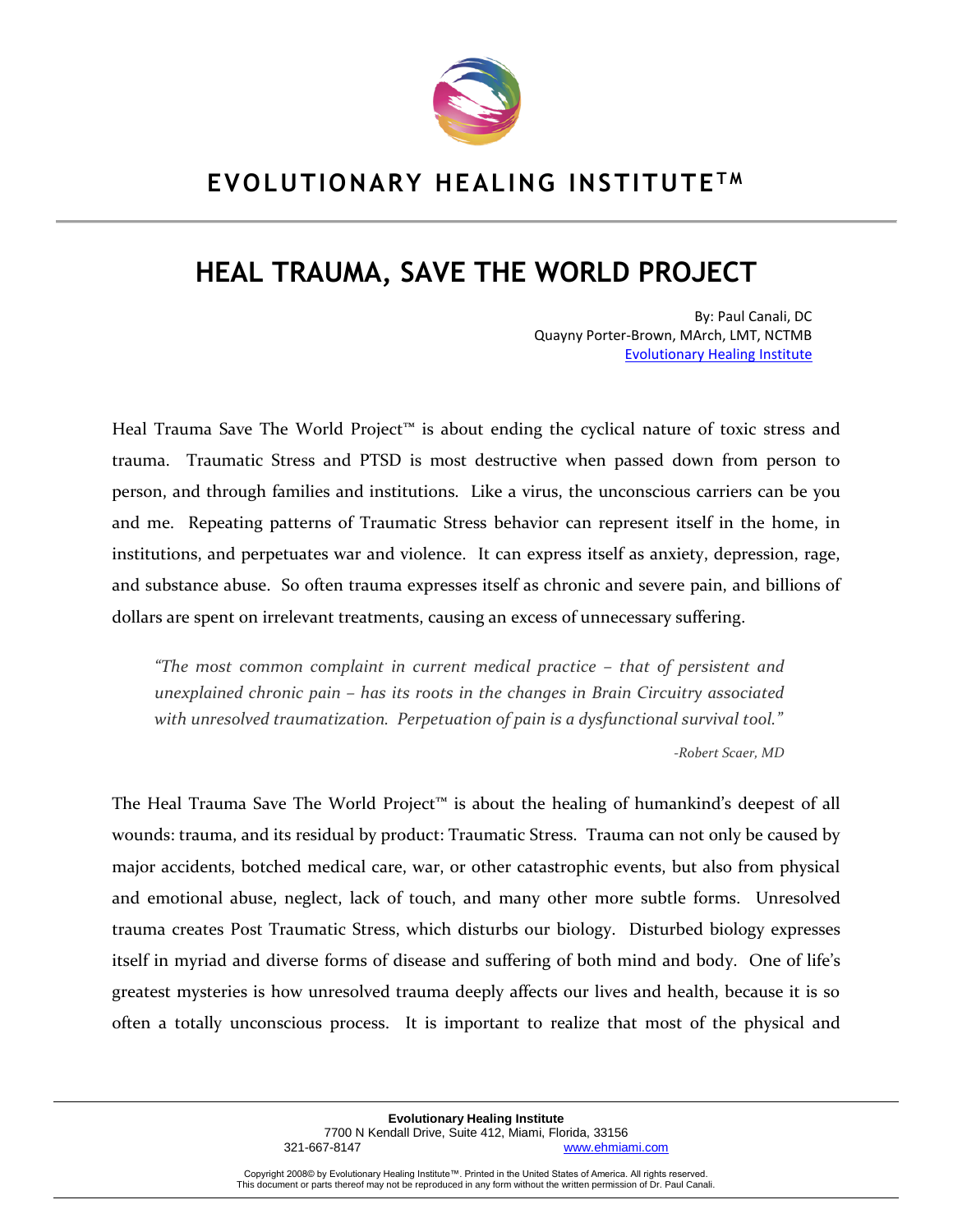

psychological effects of trauma that people experience are the result of non-integrated previous traumatic exposure.

*"Common occurrences can produce traumatic after-effects that are just as debilitating as those experienced by veterans of combat or survivors of childhood abuse Traumatic effects are not always apparent immediately following the incidents that caused them. Symptoms remain dormant, accumulating over years or even decades. Then, during a stressful period, or as the result of another incident, they can show up without warning. There may also be no indication of the original cause. Thus, a seemingly minor event can give rise to a sudden breakdown, similar to one that might be caused by a single catastrophic event."*

*-Peter Levine, PhD*

Post Traumatic Stress has the power to create or mimic almost any kind of symptom and disease including the most severe neurological and psychological disorders. This process is deeply unconscious because of the loss of brain body connection due to dissociation. Dissociation is one of the most insidious of all human conditions.

*"Dissociative disorders are usually triggered (precipitated) by overwhelming stress. The stress may be caused by experiencing or witnessing a traumatic event, accident, or disaster. Or a person may experience inner conflict so intolerable that his mind is forced to separate incompatible or unacceptable information and feelings from conscious thought."*

*-Merck Manual Home Edition*

*"Evolution of the concept of dissociation led to the description of a constellation of varied clinical manifestations attributed to it, including altered perceptions of physical sensation, time, memory, and the perceptions of self and reality."*

*-Robert Scaer, MD*

**Evolutionary Healing Institute** 7700 N Kendall Drive, Suite 412, Miami, Florida, 33156 [www.ehmiami.com](http://www.ehmiami.com/)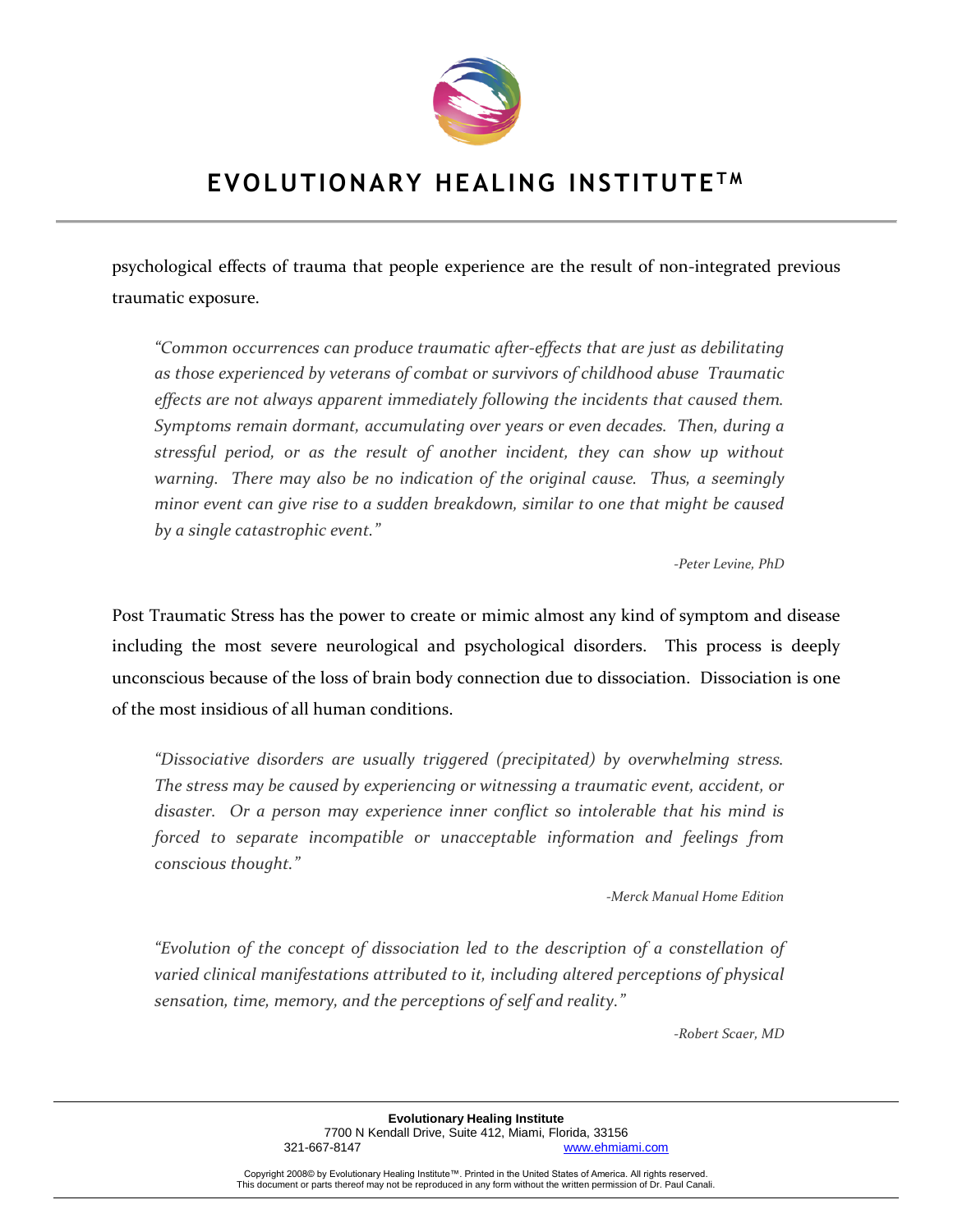

Dissociation and in particular somatic dissociation, is the loss of body-based sensory information, and the inability to proactively interface with symptoms or sensations. Dissociation can be the result of a barrage of painful and stressful stimuli to the nervous system without corresponding release and integration. When humans are subjected to these painful stimuli they activate evolutionary protection and survival mechanisms. These biological mechanisms shut down selfawareness in an effort to numb oneself to the pain. With the loss of this innate biological selfawareness, we lose the ability to advance brain body feedback and therefore are unable to detect early disease states and proactively create change. Dissociation can rob us our very sense of joy and purpose. The true cause of all this suffering is seldom addressed: that is non-dissipated, nonintegrated, traumatic energy. Frozen traumatic energy arrests higher stages of human development and evolutionary potential.

Trauma, and its resulting types of dissociation, leaves us with a deep lasting fear of our inner self, including emotions and bodily sensations. It is absolutely essential if humans are to evolve to enlightened state of consciousness and health that they develop the ability to proactively interact with all bodily sensations, symptoms, and diseases without creating fear, arousal and dissociation.

We believe that there is no greater hindrance to human survival, health and development than that of unresolved trauma in the individual, which inevitably leads to continual and unconscious perpetuation of suffering from generation to generation.

Post Traumatic Stress symptoms are epidemic, affecting millions of people. Even if diagnosed properly, medicine presently offers little hope. In fact, we believe it is the most commonly misdiagnosed condition in all of health care today. Traumatic stress without release and integration changes our biology, our bodies, minds and brains. We become less than human and begin to hurt ourselves and others. The experience of trauma keeps us stuck, arrests human development, and over stimulates and over develops fear and survival centers in the brain. This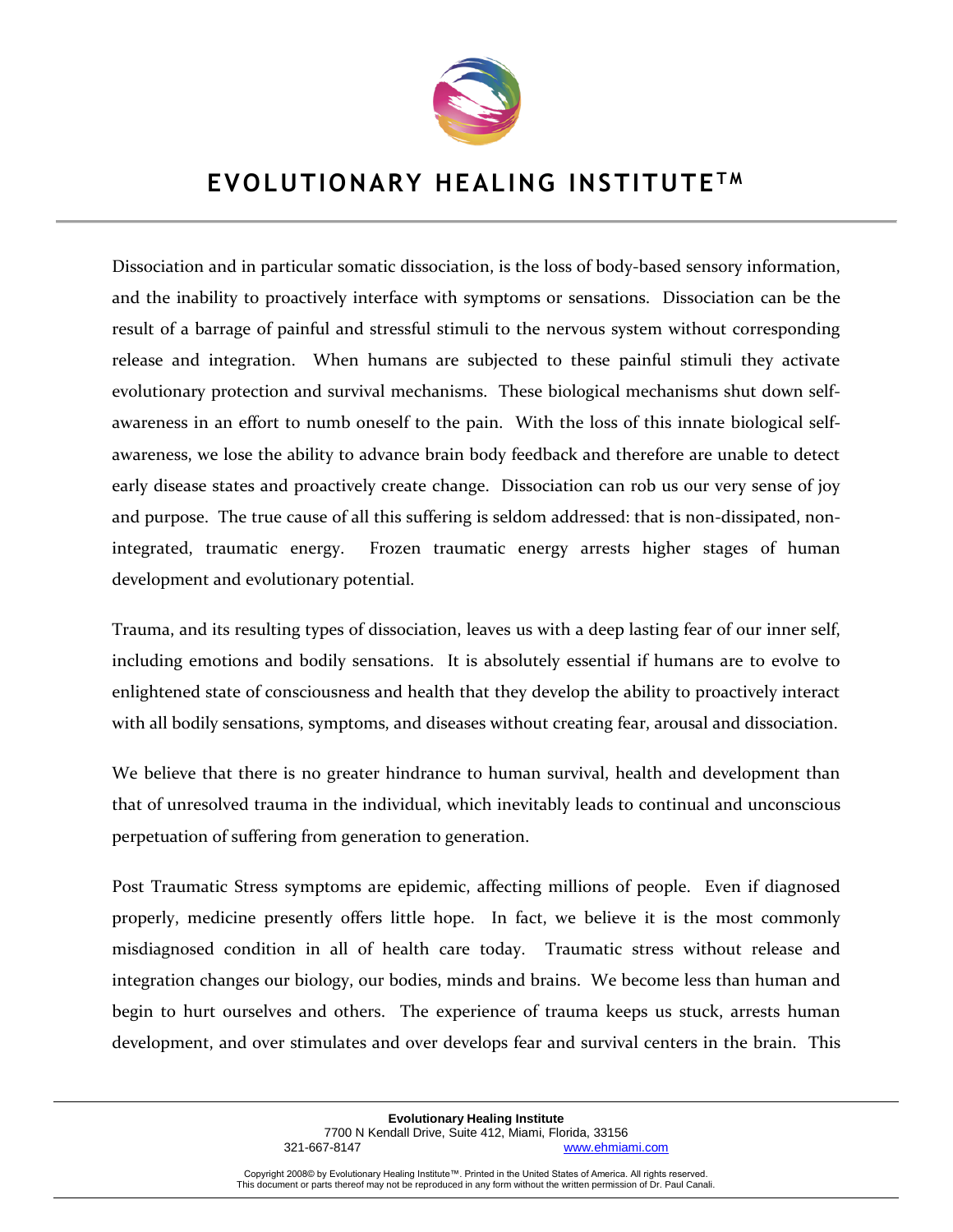

biological condition then keeps us in a state of hyper vigilance, unable to access our deepest essential self-and find our true life purpose. Undissipated trauma can express itself also as anger, violence, anxiety, mood swings, and depression. These states of being are often unconsciously passed down from generation to generation.

*"Statistics show that up to two-thirds of men and women in treatment for substance abuse report a history of trauma. Among alcoholic women 90% report sexual abuse or violence as children, and 82% of adolescents in residential care report a history of trauma."*

> *-Dolores J. Walker, Director, Cedar Springs Behavior Health System Colorado Springs, CO*

Major new breakthroughs have allowed for trauma to be healed. Energy from a traumatic event remains trapped in the brain and Autonomic Nervous System. This energy can remain trapped for years or even a lifetime until dissipated by a skilled therapist.

Brave individuals have contributed with specific pieces of the trauma puzzle, like Robert Scaer, MD, Peter Levine, PhD, Bessel van der Kolk, MD, and Pat Ogden, PhD. Others, often unknowingly and seldom mentioned, have added important tools to balance the traumatized Autonomic Nervous System. These include Donald Epstein, DC and John Upledger, DO, as well as John Barnes, PT, among others.

The Heal Trauma Save The World Project™ is about meticulously isolating reproducible and evidence based aspects of trauma and somatic autonomic regulation therapy to create a highly reproducible treatment approach. We encourage collaboration and often refer students to study particular aspects of trauma treatment with the above-mentioned individuals.

> **Evolutionary Healing Institute** 7700 N Kendall Drive, Suite 412, Miami, Florida, 33156 [www.ehmiami.com](http://www.ehmiami.com/)